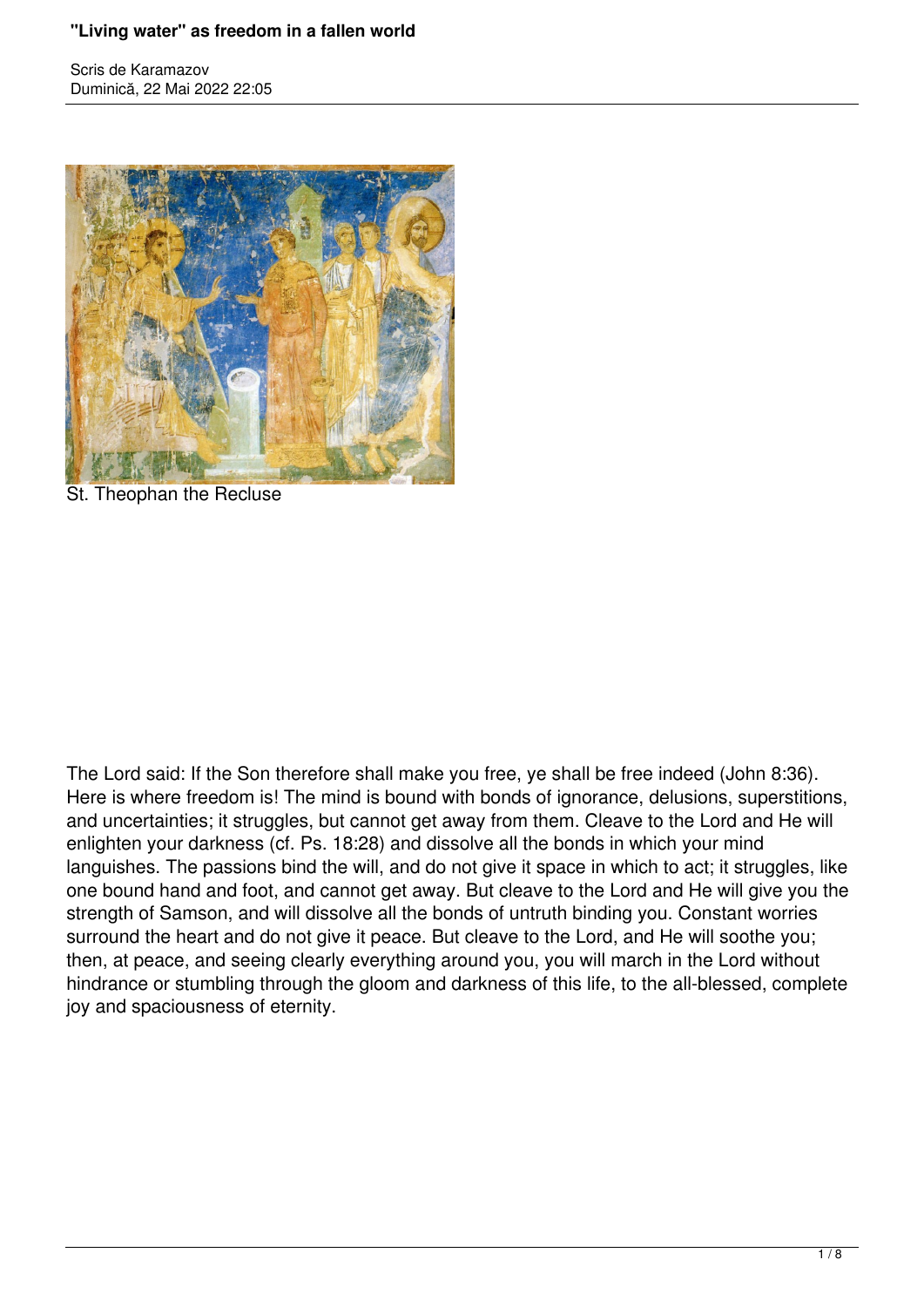The Samaritan's woman fellow citizens said to her after two days with the Saviour in their midst, Now we believe not because of thy saying: for we have heard him ourselves, and know that this is indeed the Christ, the Saviour of the world (John 4:42). It happens this way with everyone. At first they are called to the Lord by an external word, or as for many now, simply by birth. But when they taste in practice what it is to live in the Lord, they no longer cleave to the Lord through their external affiliation with Christian society, but through their inner union with Him. It is necessary for all who are born in Christian societies to make this a law for themselves; that is, to not limit themselves to mere external affiliation with the Lord, but to seek to unite with Him inwardly, that they may always bear witness within themselves that they are standing in the truth. Why is this necessary? It is necessary to embody within oneself the truth of Christ. The truth of Christ is a restoration of what is fallen. Thus, put off the old man, which is corrupt according to deceitful lusts, and put on the new man, which is created after God in righteousness and true holiness (cf. Eph. 4:22–24), and you will know within yourself that the Lord Jesus Christ is in truth the Saviour—not only for the world, but also for you. [underlining added]

- St. Ignatius Brianchaninov

(machine-translated from what might be known as his Orthodox Survival Course in One Lesson, but is simply entitled Archpatoral Appeal on the Release of Peasants from Serfdom, 1859; only a few brief excerpts here, grouped thematically and with intermediary titles added, from a far richer  $text{i}$ :)

**Discernment**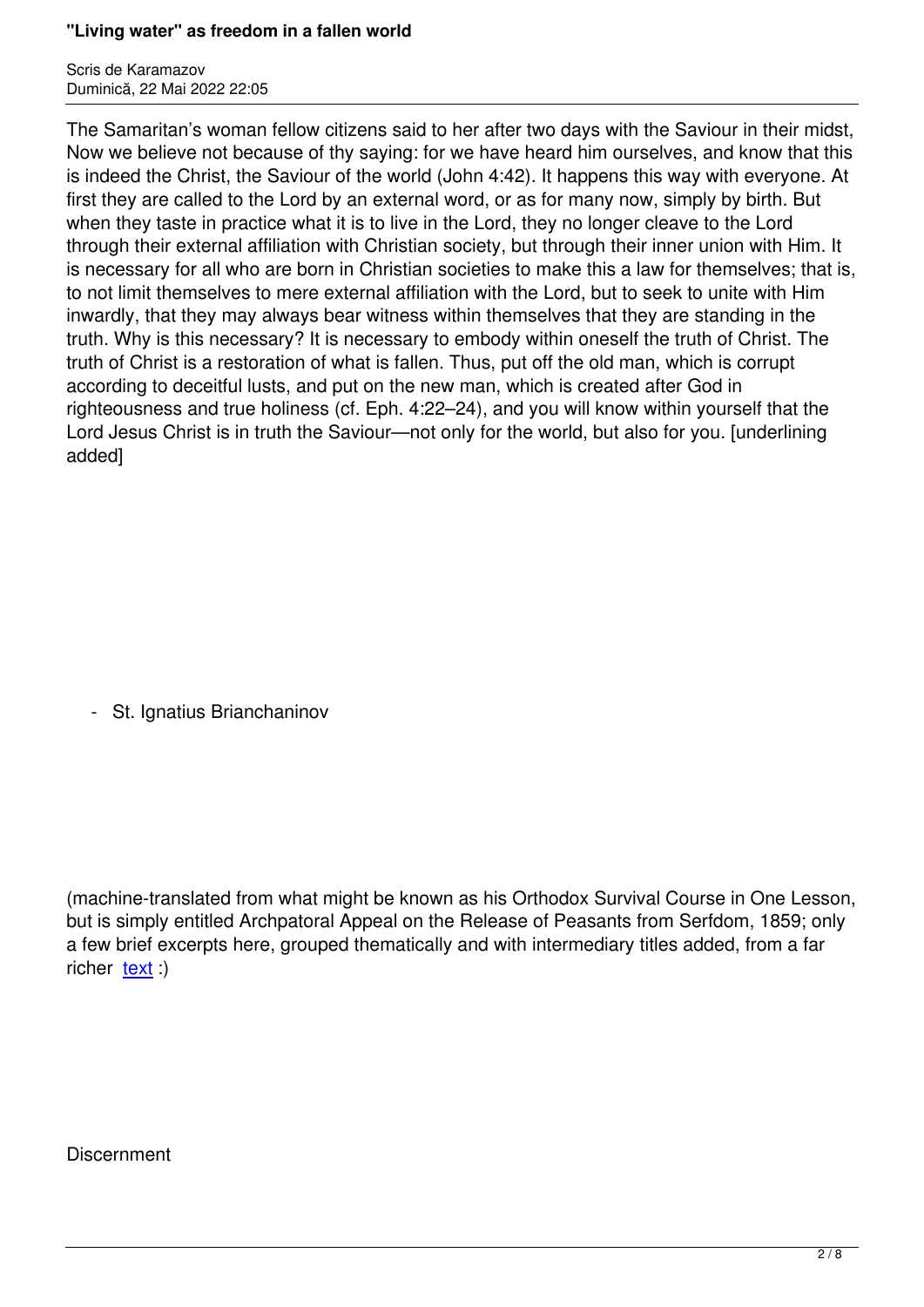...A true, God-pleasing doctrine certainly has as its consequence the spiritual fruit depicted by the apostle. If the teaching is not evidenced by this fruit, then it is false, even if the speaker bears the name of a prophet, that is, any important and loud name, combined with the concept of excellent knowledge and learning. This commandment of God requires special consideration, and at the beginning of it the Lord placed the significant word: "Pay attention." Precisely: for execution it requires the most careful attention and reasoning!

False doctrine is very often presented brilliantly and intriguingly. Not everyone can give a false doctrine the proper price by analyzing the thoughts contained in it. But according to its fruits, it is immediately known, exposed, evaluated. Saint Great Barsanuphius said to a certain monk: "Know, my brother, that every thought that is not preceded by the silence of humility does not come from God, but clearly from the left side. Our Lord comes with quietness. Everything that is hostile happens with confusion and rebellion. Although the demons are shown dressed in sheep's clothing, but, being internally ravenous wolves, they are revealed through the embarrassment they produce, as it is said: by their fruits you will know them ( Matt. 7; 16 ). May the Lord enlighten us all so that we are not carried away by their righteousness" (Answer 21).

St. Macarius the Great says: "A person who loves virtue should take great care to distinguish things, so that he knows perfectly the difference between good and evil and can recognize and understand various demonic intrigues with which the enemy usually corrupts under the guise of many ideas offered to the mind; for in all cases it is useful to be careful to avoid dangerous consequences. Due to the weakness of the mind, fearing deception, do not obey the promptings of the spirits, which can be arranged as if they were also heavenly angels. But stand firm, subjecting everything to the most diligent scrutiny, and then, if you see good, accept it, and if evil appears, reject it. For the actions of grace are not unknown, and sin , even if it took the form of a good deed, cannot in any way give them. So, although according to the apostle, Satan can be transformed into a bright angel ( 2 Cor. 11; 14 ), in order to deceive a person in this way, but even if he presented bright visions, however, as already mentioned, he will not be able to give a good action. This is the well-known sign of his deeds. For neither love for God or neighbor, nor meekness, nor humility, nor joy, nor peace, nor restraint of thoughts, nor to hate the world, nor spiritual peace, nor desire for heavenly actions, can he give, nor can he tame the passions and lust, which is a clear act of grace. Spiritual fruit, says the apostle, is love, joy, peace, and so on. ( Gal. 5; 22). The enemy can especially conveniently instill pride and arrogance in a person, since he is very inclined to this and is very strong in this. So, by the action you will recognize the intelligent light that has shone in your soul - whether it comes from God or from Satan."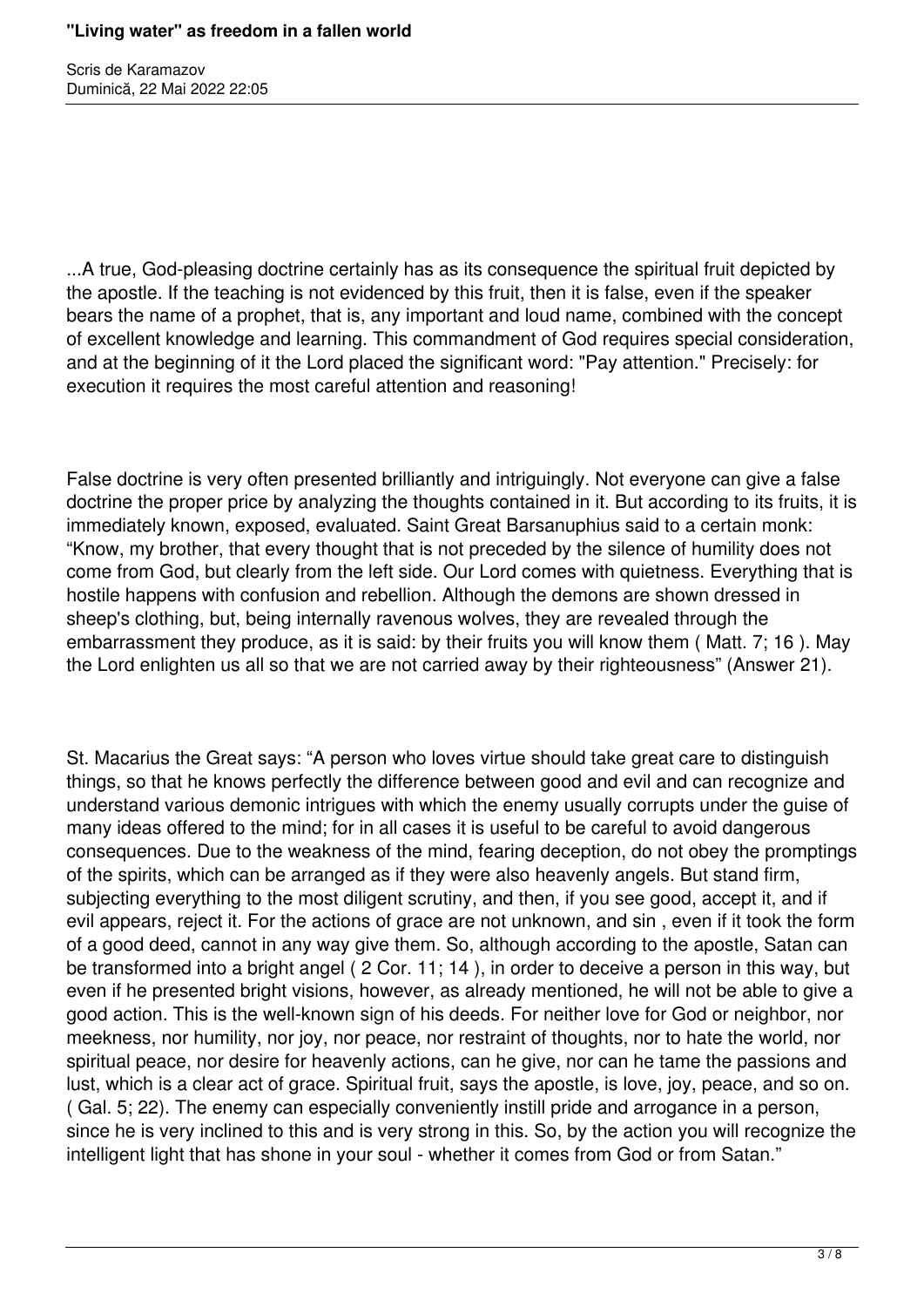Such is the true and profound teaching of God, the teaching of the Holy Orthodox Church about the principles of good and evil, about the most subtle inexplicable thoughts, explained by their fruits and actions.

Freedom

...The Savior of the world has established His Kingdom on earth, but a spiritual Kingdom that can dwell in any human society, no matter how this society is called by its civil structure - a monarchy, or a republic, or something else. Because the Kingdom of Christ, being not of this world ( John 18; 36 ), has nothing to do with the civil form of states, however, [it is] delivering to every state the most virtuous and therefore the most useful members.

The unfree state of people, which has many different forms, as it should be known and understandable to every educated person, is a consequence of the fall of man into sin....[But] as long as mankind is subject to the influence of sin and passions, power and subordination are still necessary. They will certainly exist throughout the life of the world: they can only appear, they are, they will appear in various forms...

...Our Savior granted mankind spiritual freedom. But not only did He not eliminate any authorities, He Himself, during His earthly wandering, submitted to the influence of authorities that abused power, submitting to the burden that mankind attracted by sin. The Lord avoided any interference in the temporary management of the world, announced that His Kingdom was not of this world, and told His unrighteous judge that he would not have had any power over Him if it had not been given to him from above. The relationship of power and subordination collapses [only] with the end of the world: then dominion and power cease ( 1 Corinthians 15; 24), then brotherhood, equality, freedom will be established, then the cause of the unity of power and subordination will not be fear, but love...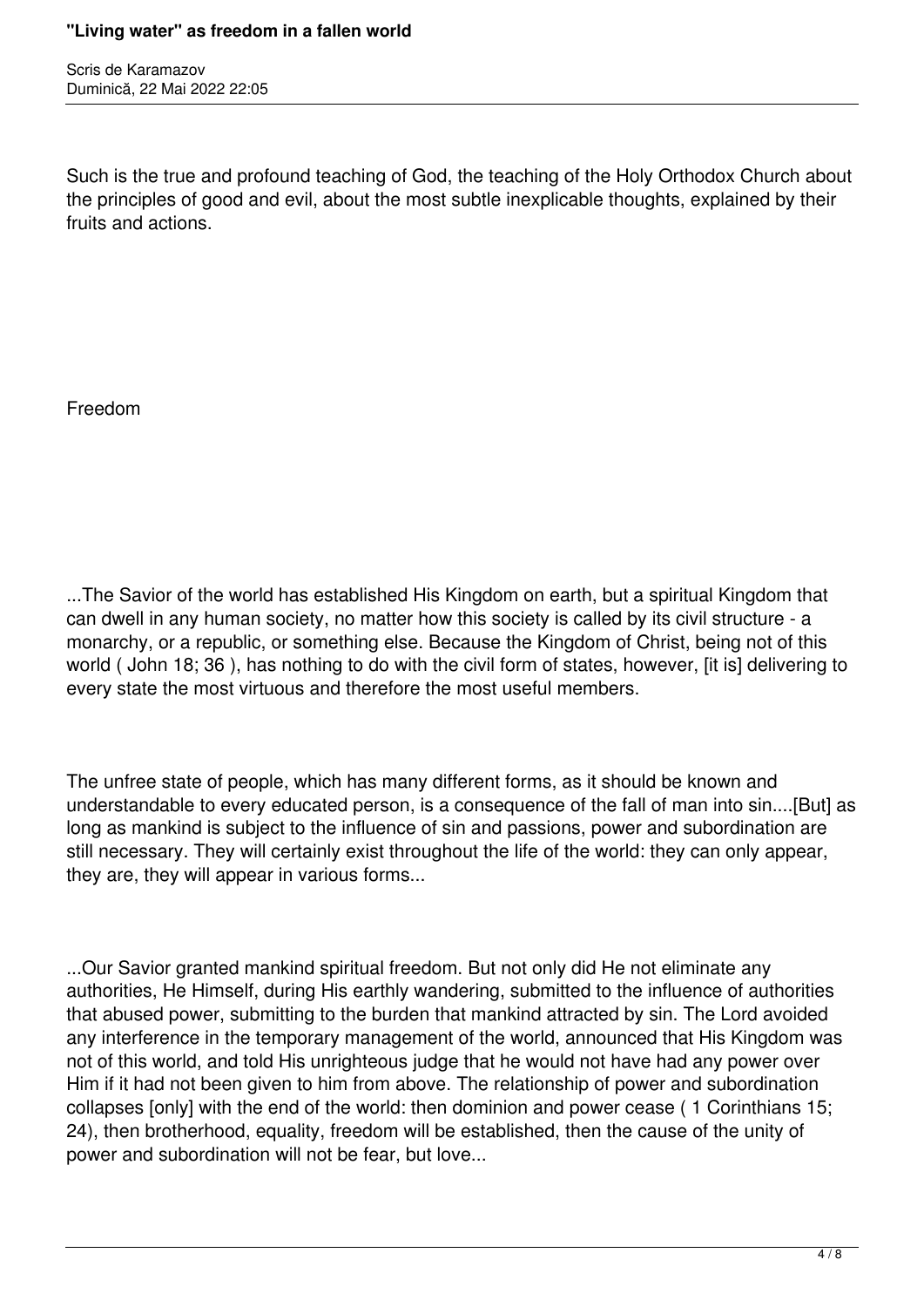...The Savior completed the redemption of the human race, completed it for all people, but together completed it only for those who want to accept it actively. The Savior left the sorrows of the earthly wandering of man, including slavery, inviolable, demanding from the people who believe in Him not only heartfelt and verbal, but also active confession of their fall. An active confession that a Redeemer is needed for people - a confession consisting in recognizing earthly sorrows as a just consequence of the fall and in submissive submission to them. The God-Man Himself submitted to these sorrows so that we could submit to them with Him. He demands that His souls - true Christians - conduct their earthly wandering in the way that He did. It is impossible for me to be in a different state from the Body and the Head, from the Church and Christ.

Humility

...One way to alleviate one's difficult situation, to bring peace to the soul, to bring spiritual consolation and pleasure to it, is to recognize oneself as worthy of a difficult situation, and a difficult situation is God's allowance. "There is nothing stronger than humility," said the Monk Abba Dorotheos , "nothing defeats it. If something sad happens to the humble, he immediately turns to himself, immediately condemns himself, that he is worthy of it, he will not reproach anyone, will not lay blame on another, and thus endures what happened without embarrassment, without sorrow, with perfect calmness.

Everyone must correctly recognize himself as worthy of sorrow and punishment. Everyone is conceived in iniquity and born in sin, has sinful passions living and acting within himself, this sinful infection that does not stop giving birth to sin, if not in deeds, then in thoughts and feelings. The Savior of the world said: He who does not take up his cross and follow Me is not worthy of Me ( Matt. 10; 38 ).

The cross, according to the explanation of the holy fathers, are those sorrows that God is pleased to allow us during our earthly wandering. Sorrows are diverse, each person has his own sorrows, sorrows most correspond to the passions of each, for this reason each has his own cross. Each of us is commanded to accept this cross, that is, each of us is commanded to recognize himself worthy of the sorrow sent to him, to endure it complacently, following Christ,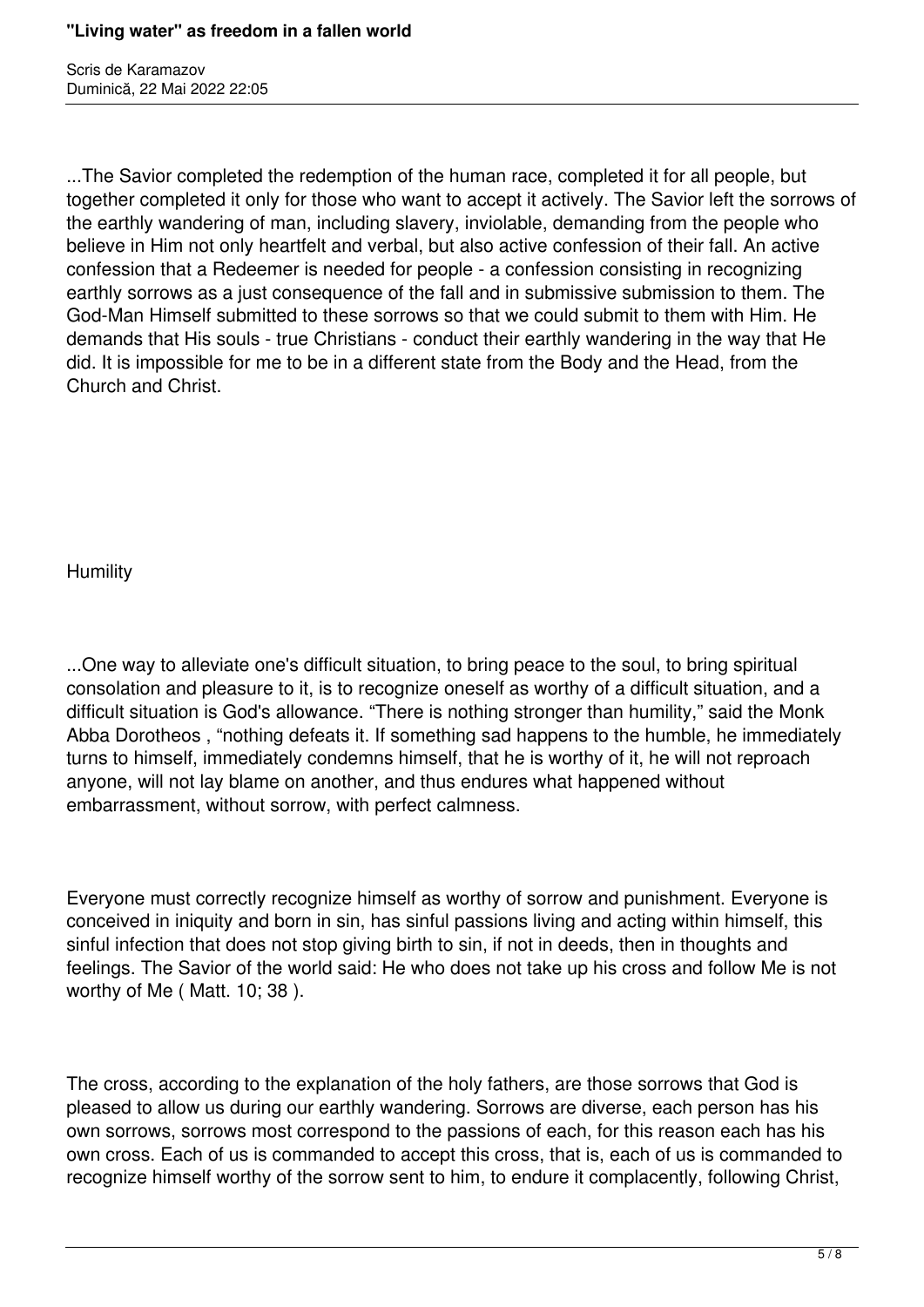## **"Living water" as freedom in a fallen world**

Scris de Karamazov Duminică, 22 Mai 2022 22:05

borrowing from Him humility, through which sorrow is endured.

In the above words of the Lord is a terrible sentence on those who do not endure sorrow patiently: the Lord rejects them. They, uttering murmuring and slander from the midst of sorrows, thereby utter a confession that their mind and heart are not illuminated by Divine grace, that the Lord is a stranger to them, for no one else, namely the Lord, teaches humility to His true servants.

Learn - not from an angel, He says, not from a man, not from a book, but - from Me - that is, from My assimilation to you, illuminating you, working in you - for I am meek and lowly in heart, and in thought, and in the way of thoughts - and you will find peace from inner struggle and relief for your souls from thoughts ( Matt. 11; 29 ). Sorrow is called a temptation or trial because it reveals the innermost disposition of the soul.

St. Isaac of Syria says: "Every difficult situation and every sorrow, not accompanied by patience, produces pure torment. The patience of a man resists his misfortunes, and cowardice is the mother of torment. It gives rise in a person to the overwhelming force of despondency, from which one feels a spiritual constriction - this is a foretaste of hell. This induces a spirit of frenzy on a person, from which the darkness of temptations exudes: embarrassment, rage, blasphemy, a complaint against fate, perverse thoughts ...

What is the cure for all this? - humbleness of heart. To the extent of humility of mind, patience is given to you in your misadventures. In proportion to your patience, the weight of your sorrows is lightened for you, and you receive consolation. As you receive consolation, your love for God is exalted. According to your love, your joy, delivered by the Holy Spirit, increases. Our merciful Father, when He deigns to bring His true sons out of temptation, He does not take temptation from them, but gives them patience in temptation, and they receive with the hand of patience all the above-mentioned blessings to strengthen their souls. May Christ God, by His grace, vouchsafe us, out of love for Him, to endure with thanksgiving from the heart all that is cruel."

This is the teaching of the Church! This is the voice of the Church!

Russia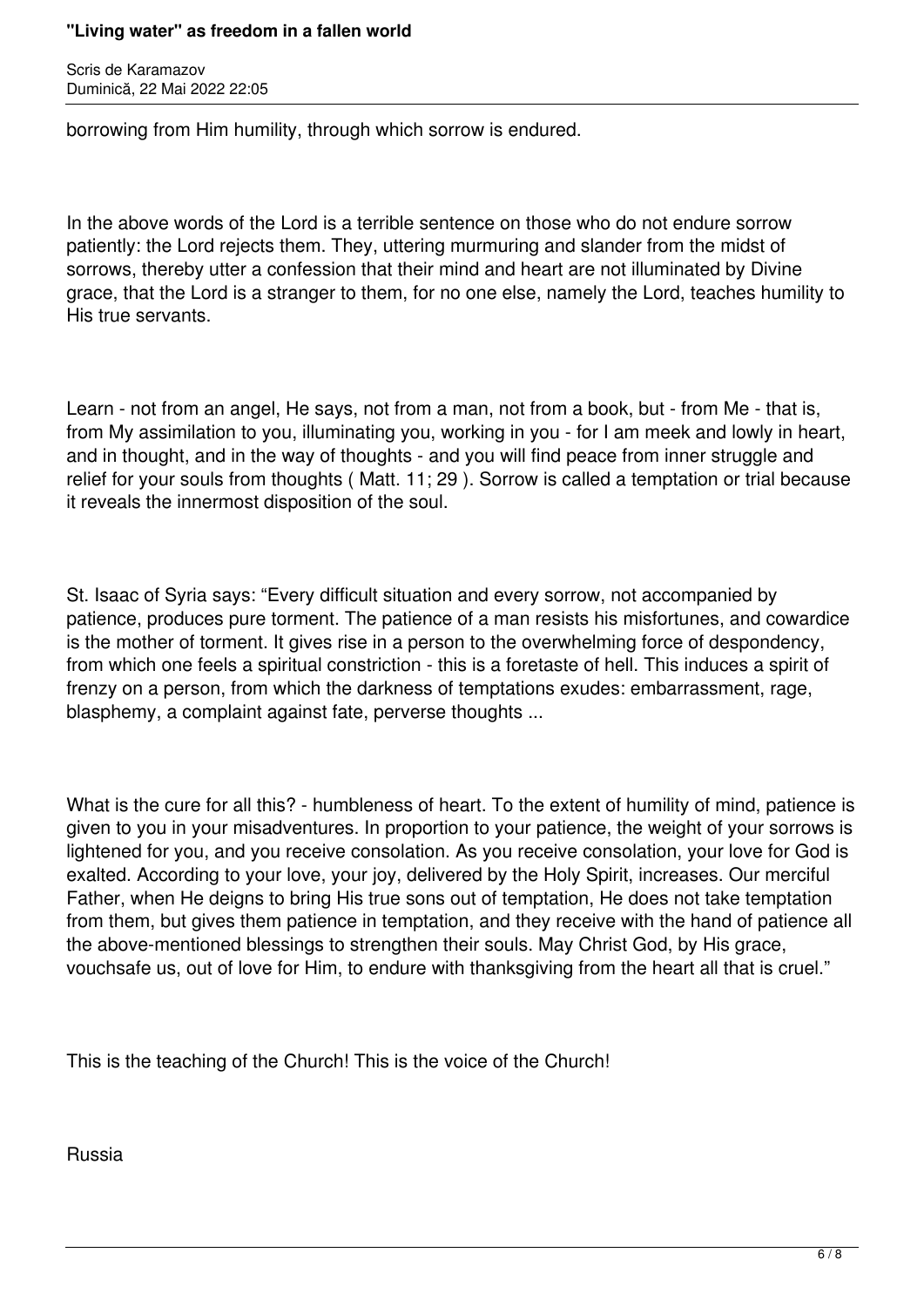...Russia - from the very beginning of its existence almost to the latest times - is a vast military camp. Its history is the history of uninterrupted war. Russia either attacks neighboring peoples or repels their attacks. For two centuries it has been engaged in incessant internecine war, without stopping the war with its neighbors. Then he fights to overthrow the Tatar yoke, fights to restore the autocracy, fights to enter the limits in which it was under Equal-to-the-Apostles Vladimir. It fights in order to open communication with Europe, in order to take a place among its powers. Finally, he fights against all of Europe for the liberation of Europe.

...Judging by [one-sided] particulars..., one can easily think that the unfree class was formed solely through violence, that the period of landlords' ownership of peasants in Russia was a period of continuous, widespread tyranny, and the nobility always consisted of the most inhumane people, and godless. According to a precise study of statisticians, it turns out quite the contrary. The life of the landlord peasants [serfs], in spite of private abuses, in its general composition is far superior to the life of the peasants in all other European states. Many landlord peasants are equal in wealth to the first merchants. But this way of life is outdated in moral and state relations.

... In the past century, Russia has expanded its borders to an extraordinary extent, entered the ranks of the foremost European states, and was formed in the image of these states. Again, it is natural that, along with the importance of the state, the importance of statesmen and the entire civil servant class has risen. Naturally, in the spirit of European civilization, the Orthodox clergy became even more embarrassed in the circle of their actions.

What awaits us in the future? We see the extraordinary material development of Europe. Russia, in order to harmonize with Europe, to maintain its importance in it, must, according to the necessity of the state and political, introduce European material development in itself. Material development cools people to the Christian faith, allowing the most superficial occupation with it...With such a development of the state, with such a material development, with the invasion of Russia by European teachings, there is no hope that the clergy could return to that significance, both in moral and in material respects, which it had in virgin Russia.

…The moral sign of Christianity is love. By this everyone will know, - said the Savior, - that you are My disciples, if you have love for one another ( John 13:35 ). This holy sign should be primarily the sign of the clergy. Let us acquire love in ourselves, let us show it abundantly to all classes. Then all estates will involuntarily be imbued with reverence for us and satisfy all our needs. A person cannot but pay respect to love when he sees it in his neighbor, especially